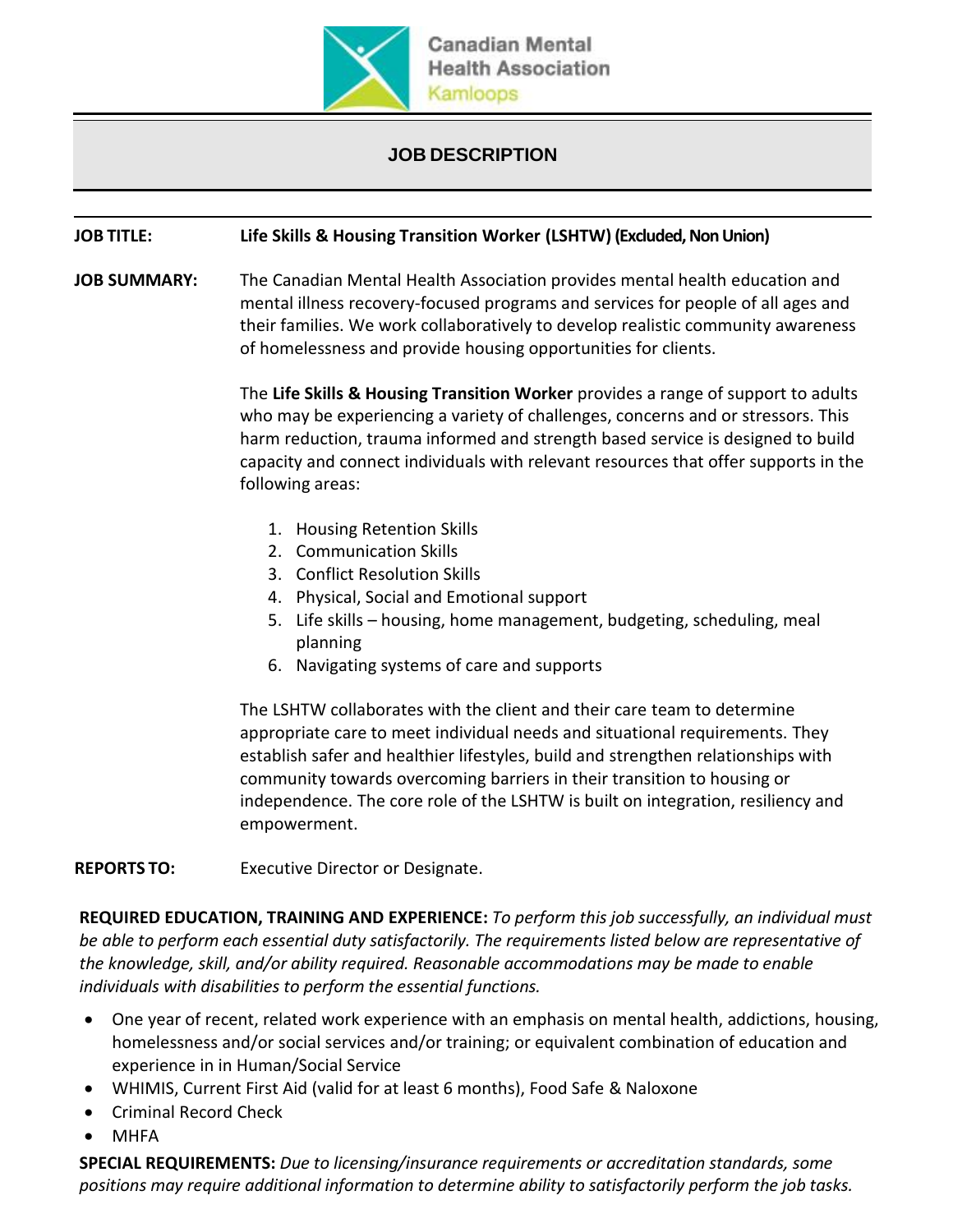

**Canadian Mental Health Association** Kamloops

## **Must Demonstrate the following knowledge,skills and abilities:**

- Effectively work in both a team environment and independently;
- Good, demonstrable computer skills including emails and intermediate computer usage;
- Sensitivity towards individuals with disability, mental illness and substance abuse;
- Excellent interpersonal skills;
- Good verbal and written communication skills;
- Effective critical thinking skills;
- Be able to move quickly during times of crisis.

## **RESPONSIBILITIES & KEY DUTIES:**

- Establish and maintain collaborative relationships
- Engage business owners requesting support with any transitional guests and/or clients who are interfering with business operations; encourage clients to move to transitional shelter/housing.
- Provide support to the program and to the Manager of Life Skills & Housing Transition.
- Respond to transitional shelter needs as requested.
- Identify and work to increase people's strengths including working with people using behavior or life skills strategies, trauma and hope-inducing strategies.
- Report any instance of accident, injury or damage to a guest, client, and staff person as soon as possible.
- Ability to work positively, patiently and proactively with all clients, including those who may demonstrate a range of difficult behaviors.
- Report any instance of mishap or incident; submit written documentation when issues escalate to the level requiring an official "incident report."
- Ability to intervene in crisis situations, including de-escalate verbal aggression, hostility, suicidality, mental and physical health crises.
- Ability to perform housekeeping duties including preparing rooms for new residents and general upkeep of the shared shelter space.
- Working with clients to learn new behavior, including managing hoarding, participating in weekly cleaning and keep their environment/area clean
- Offer opportunities to learn about topics such as life skills development, advocacy, accessing community resources and self-care.
- Knowledge of Kamloops and community services.
- Knowledge of the diagnosis and resources in the areas of mental health, substance use, physical health, including HIV and Hepatitis B/C.
- Knowledge of the dynamics of homelessness, specifically as related to the experience of mental health and substance use.
- Understanding the importance of life skills in housing placement and retention.
- Fostering personal/cultural supports as an important tool in maintaining growth strategies.
- Follow all public health guidelines related to safety and sanitation.
- Other duties as assigned.

**WORK ENVIRONMENT, ATTENDANCE, TRAVEL and PHYSICAL DEMAND** *The physical demands described are representative of those that must be met by an employee to successfully perform the essential functions of this job. The work environment characteristics described here are representative of those an employee encounters while performing the essential functions of this job. Reasonable accommodations may be made to enable individuals with disabilities to perform the essential functions*

• This position requires speaking to clients about resources, shelter, housing placement and retention, resolving and deescalating issues that may arise at program, providing relevant information on clients that would assist with housing/independence, working with people with disabilities, mental health and substance use disorder, walking, sitting, and reaching with hands and arms. Some aspect of work involves computer usage, sitting for long or short periods of time,